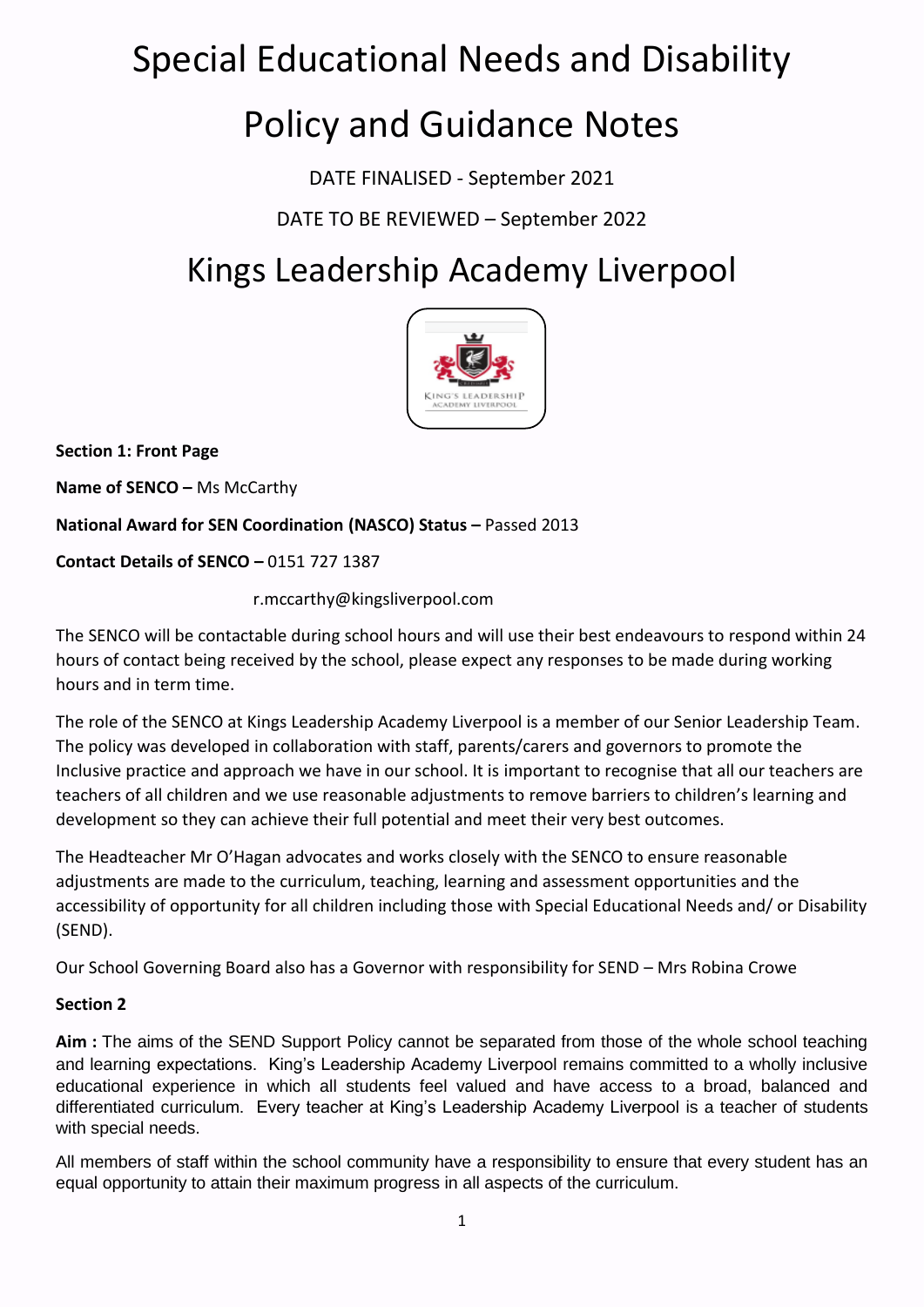These aims ensure that the outcomes of all students with special educational needs are improved by having high aspirations and expectations to ensure they:

• Achieve their best;

*.*

- Become confident individuals living fulfilling lives; and,
- Make successful transition into adulthood, whether into employment, further education or training

**Objectives** To achieve our aims King's Leadership Academy Liverpool will:

- Identify and provide for students who have special educational needs and additional needs;
- Work within the guidance provided in the SEND Code of Practice, 2014;
- Operate a holistic, whole school approach to the management and provision of support for special educational needs;
- Provide a Special Educational Needs Coordinator (SENCO) who will lead the implementation of the SEND and Inclusion Policy and provide support and advice for all staff working with special educational needs students.

#### **Section 3: Identifying Special Educational Needs and Disabilities**

At Kings Leadership Academy Liverpool we recognise the importance of the early identification of children who may be facing challenges or difficulties in accessing the curriculum and/or in their personal and social development. Before the SENCO becomes involved we expect our teachers to use regular assessment, monitoring and observation and work with the SLT in Pupil Progress Meetings to identify pupils making less than expected progress given their age and individual circumstances. This can be characterised by progress which is:

- is significantly slower than that of their peers starting from the same baseline
- fails to match or better the child's previous rate of progress
- fails to close the attainment gap between the child and their peers
- widens the attainment gap

We also recognise that slow progress and low attainment do not necessarily mean that a child has SEN and should not automatically lead to a pupil being recorded as having an SEN. However, the school may use this as an indicator of a range of learning difficulties or disabilities. Equally, we do not assume that attainment in line with chronological age means that there is no learning difficulty or disability for that individual child. Some learning difficulties and disabilities occur across the range of cognitive ability and, if left unaddressed, may lead to frustration and the child becoming disaffected from education, or resulting in emotional or behavioural difficulties both within school and at home. We will continually work with parents/carers to listen and hear their concerns that they may have in regards to their child's development and progress towards outcomes.

The SEND Code of Practice (January 2015) specifies 4 Broad Areas of Need here and this includes more specific needs;

- **Communication and Interaction** including Speech, Language and Communication Needs and Autism Spectrum Conditions
- **Cognition and Learning** including Moderate Learning Difficulties (MLD), Severe Learning Difficulties (SLD) and Profound and Multiple Learning Difficulties (PMLD) and Specific Learning Difficulties (Dyslexia, Dyscalculia, Dyspraxia)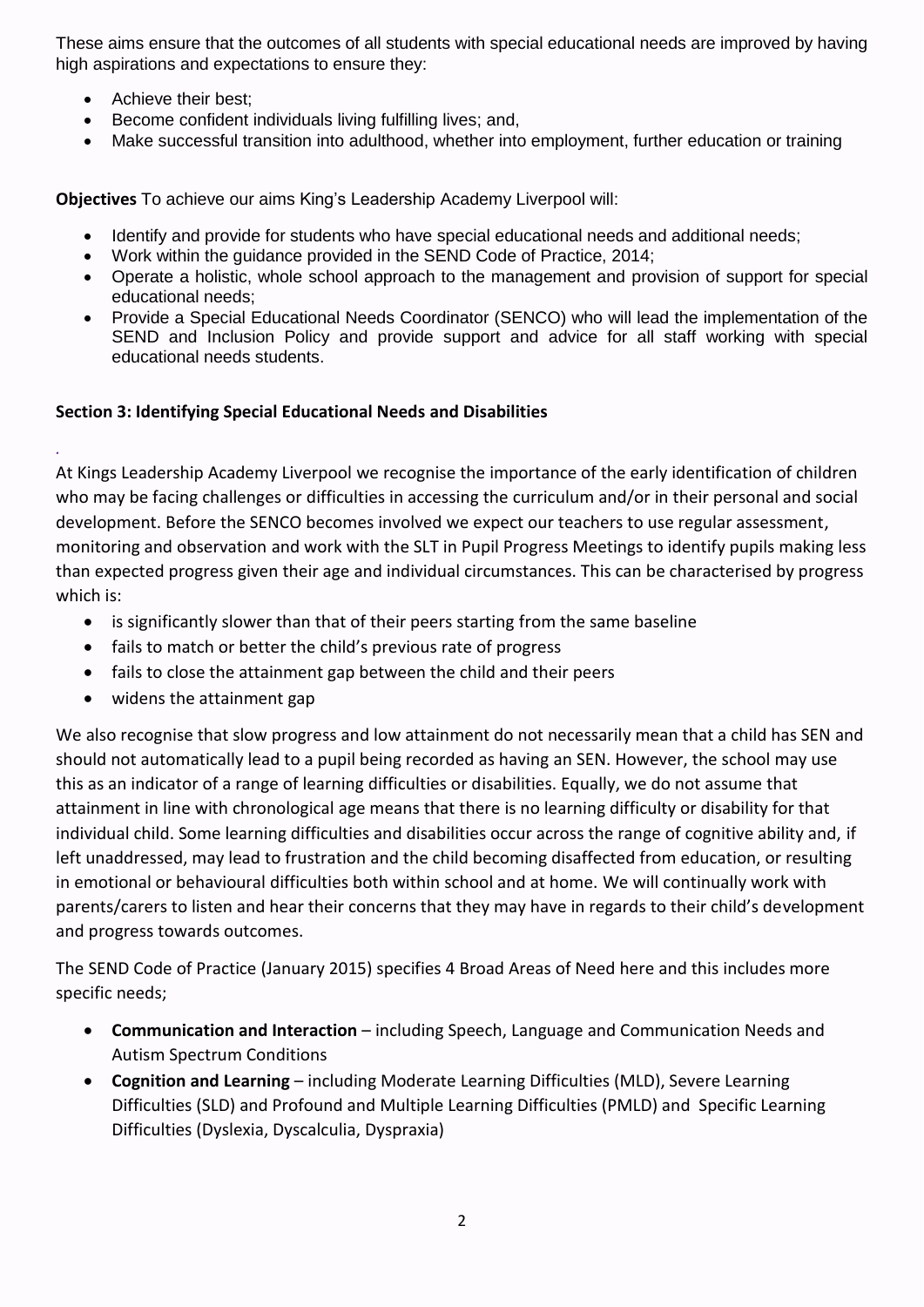- **Social, Emotional and Mental Health**  including ADHD, ADD, Attachment Disorder or an underlying mental health need such as anxiety, depression, self-harming, substance misuse, eating disorders or physical symptoms not medically explained.
- **Sensory and/or Physical Needs** including hearing impairment, visual impairment, multi-sensory impairment and any physical impairments.

Throughout the process of identifying a child /young person as having SEN, the SENCO will ensure joint working with staff and parents to informally begin gathering evidence and start what is known as the **Graduated Approach** (See Section 4). At this point a pupil will be placed on the SEND register at SEN Support. This process will lead to the identification of the child's primary and, if required, broader needs. The school will not delay in putting in place extra teaching or other rigorous interventions designed to secure better progress, where required.

- Disability ( the Code of Practice outlines the "reasonable adjustment " duty for all settings and schools provided under current Disability Equality legislation – these alone do not constitute SEN)
- Attendance and Punctuality
- Health and Welfare
- EAL
- Being in receipt of Pupil Premium Grant
- Being a Looked After Child
- Being a child of Serviceman/woman

## **Section 4: The Graduated Approach**

Combining an initial concerns and the LA/SIL Graduated Approach Windscreen pupils will be placed on or begin the graduated response. The Graduated Approach recognises that students require varying levels of support to achieve their learning outcomes.

- No additional support
- Some additional support
- Lots of additional support
- Exceptional support
- High quality teaching, differentiated for individual students, is the first step in responding to students who have or may have SEN. The majority of students at King's Leadership Academy Liverpool learn and progress through the high standards of teaching practice. The cycle of planning, teaching, assessment and evaluation ensures the vast majority of student achievement using in class differentiation
- All students receive high-quality personalised teaching. Teaching is carefully planned, taking into account prior learning. Lesson structures have clear objectives that are shared with the students and revisited throughout the lesson. Teachers use lively, interactive teaching methods and make maximum use of different learning styles. Inclusive Quality First Teaching focuses on a studentcentred approach and aims to create a purposeful and enjoyable learning experience. Personalisation is paramount.
- King's Leadership Academy Liverpool regularly and carefully assesses and reviews learning progress to inform decisions around adapting the curriculum and learning environment for all students, including those at risk of underachievement. Teachers continuously monitor and evaluate progress in lessons. Interventions are implemented by staff as appropriate.
- Initially students receive support through quality first teaching and expertise in the classroom using appropriate and relevant differentiated resources and materials.
- Additional provision may be used to support students learning these could include:
- Additional, small group literacy/numeracy intervention sessions;
- Reading groups; 1:1 sessions in social interaction and communication, specific literacy/numeracy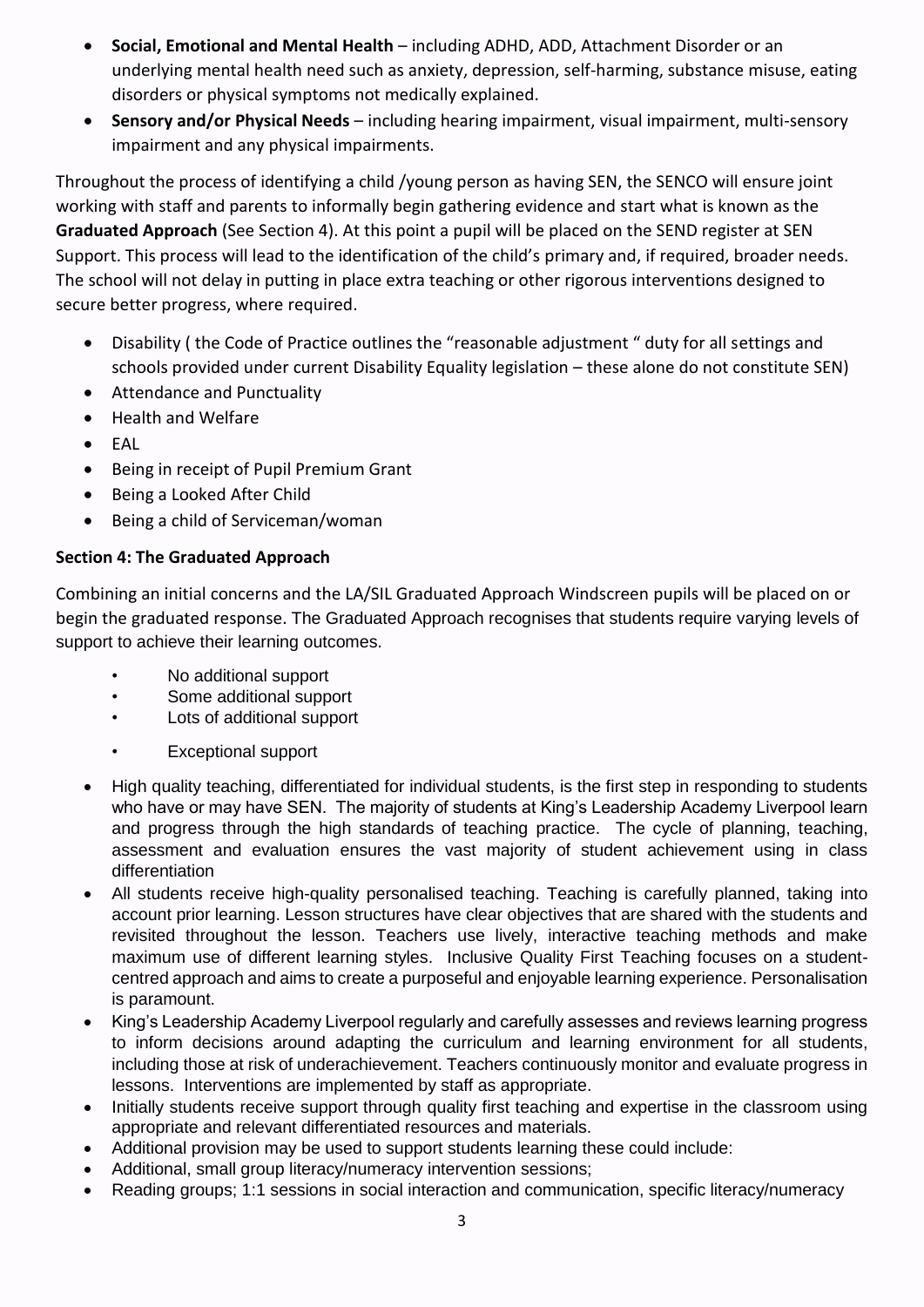difficulties, cognitive behaviour therapy, nurture sessions, mentoring and counselling.

- If students do not make adequate progress during intervention sessions or a concern is raised regarding a specific barrier to progression advice will be sought from outside agencies to further assess students' needs and provide specific, individual recommendations for support. This may include 1:1 in class support.
- The recommendations will be followed for the time advised. If concerns remain the school will seek a statutory assessment for an Education and Health Care Plan (EHC plan) from the local authority.
- If a student receives an EHC plan, a multi-agency response to the needs of the student will be implemented to ensure appropriate provision and adequate progression and achievement.
- Small group intervention programmes and one to one sessions are available to provide continuous support and meet a diverse and wide range of student need.
- Personalised provision is monitored and evaluated to the needs of the student, with high expectations of reaching full potential.
- All provision encourages engagement, is challenging and takes account of ability, aptitude and interest of the student.
- All programmes are designed to develop socially and emotionally, whilst building student self-esteem.
- Parents and students will be fully involved at all levels of the graduated response plan.
- Teachers and SENCo will consider all of the information gathered from within the school, alongside national data and expectations of progress and will subsequently make special educational provision where appropriate. Parents and students will be included in this process through face to face and telephone contact, Parents' Evenings and Annual Review Meetings. All confidential documents are stored securely.
- For students identified as having SEND, King's Leadership Academy Liverpool will take action to remove barriers to learning and will put into place effective special educational provision. A graduated approach will be undertaken which draws upon the four part cycle:
	- o Assess
	- o Plan
	- o Do
	- o Review
- This cycle will be implemented using Liverpool SEND guidelines, http://liverpool.gov.uk/schools-andlearning/special-educational-needs/send-reforms/
- Parents and students will be fully involved at all levels of the graduated response plan.
- For students with high levels of need, King's Leadership Academy Liverpool draws on a more specialist approach. This may include use of Pastoral Support Plans, PPPs, Provision Maps and face to face teacher meetings. The Learning Support Team has the responsibility to regularly review and update information about individual students.
- At Kings Leadership Academy Liverpool we have a structured team of support staff, which includes SENCo, Family Engagement Manager, Learning Mentor for Additional needs, Learning mentors, HLTA's, Level 2 & 3 Teaching Assistants, Attendance Manager and Assistant Progress Leaders for each year group.
- Support staff will be deployed as appropriate to the needs of individuals. Guidance will be taken from statements of SEN and the Education and Health Care Plans regarding individual support.
- A request for an Education, Health and Care Plan assessment will be made by the school when additional support and funding are needed from the LA High Needs Block. The request is made to the Local Authority after substantial evidence has been gathered and in consultation with parents. Following a request for an EHC assessment, the EHC Referral Group will consider the application.
- Senior Leaders and Governors monitor and evaluate the impact of the school's SEN provision through reports delivered by the SENCO at annual Governors meetings. The SEN Governor takes an active role in decisions regarding policy, procedures and SEN practice by attending regular Link Teacher meetings
- Teachers are responsible and accountable for the progress and development of the pupils in their class, including where pupils access support from teaching assistants or specialist staff.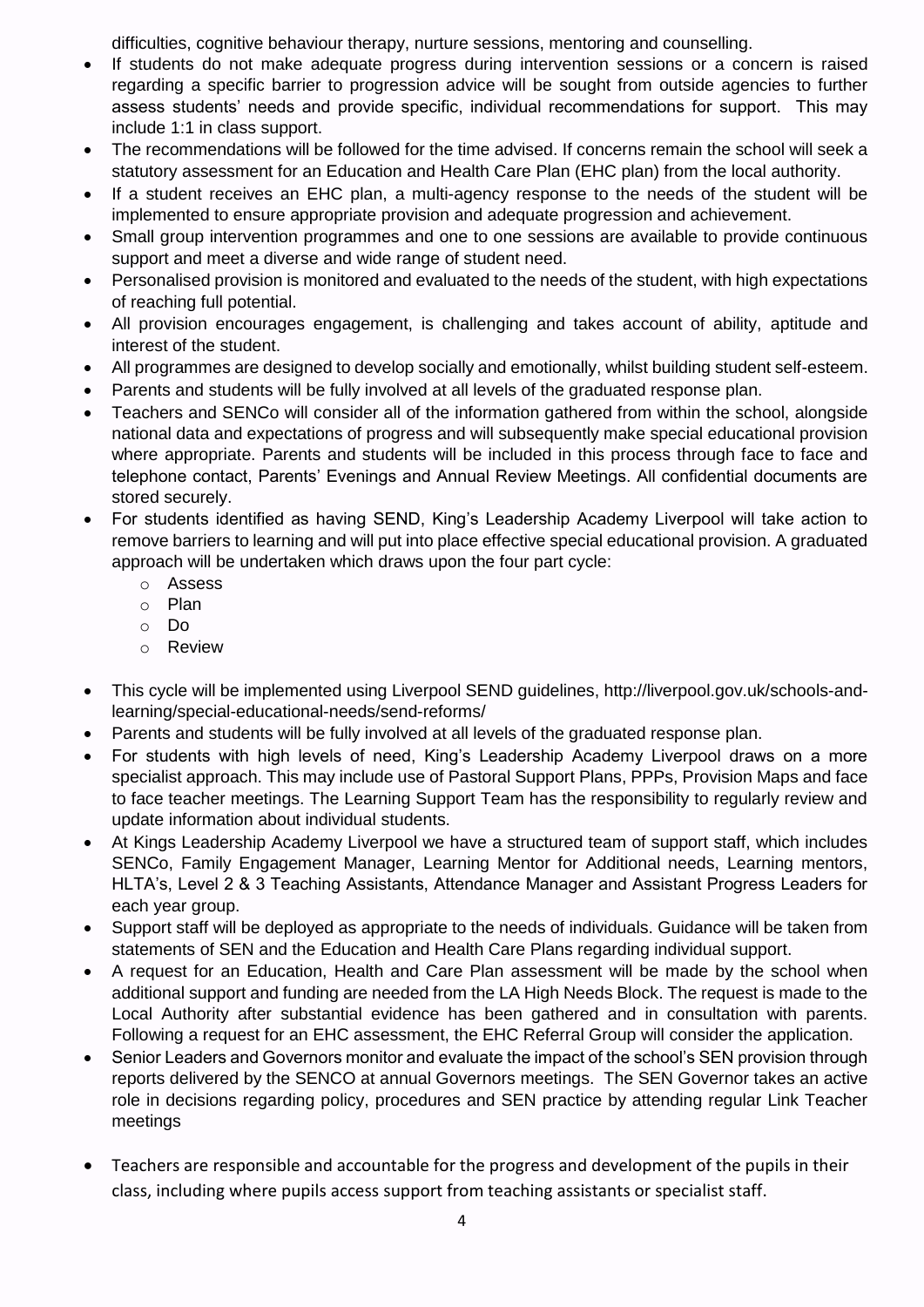- Additional intervention and support cannot compensate for a lack of high quality teaching.
- School regularly and carefully reviews the quality of teaching for all pupils, including those at risk of underachievement. This includes reviewing and, where necessary, improving, teachers' understanding of strategies to identify and support vulnerable pupils and their knowledge of the SEN most frequently encountered.
- The teacher and SENCO and parents whilst considering all of the information gathered from within the school about the pupil's progress, alongside national data and expectations of progress. This should include high quality and accurate formative assessment, using effective tools and early assessment materials.
- For higher levels of need, describe your school's arrangements to draw on more specialised assessments from external agencies and professionals.
- The role of the SENCO requires that they hold QTS. The Headteacher and Governors developed the role of the SENCO in accordance to the SEND Code of Practice to have key responsibilities of working to improve the outcomes of our children and families.

The role of the SENDCo

- overseeing the day-to-day operation of the school's SEN policy
- co-ordinating provision for children with SEN
- liaising with the relevant designated teacher where a looked after pupil has SEN
- advising on the graduated approach to providing SEN support
- advising on the deployment of the school's delegated budget and other resources to meet pupils' needs effectively
- liaising with parents of pupils with SEN
- liaising with early years providers, other schools, educational psychologists, health and social care professionals, and independent or voluntary bodies
- being a key point of contact with external agencies, especially the local authority and its support services
- liaising with potential next providers of education to ensure a pupil and their parents are informed about options and a smooth transition is planned
- working with the head teacher and school governors to ensure that the school meets its responsibilities under the Equality Act (2010) with regard to reasonable adjustments and access arrangements
- ensuring that the school keeps the records of all pupils with SEN up to date

## **Section 5: Managing Pupils Needs On The Send Register Through The Graduated Approach And Exit Criteria**

Some children and young people identified as having SEN may have more significant or complex SEND, and there may be a number of specialist services involved with the child and their family. These can include specialists from externally commissioned services directly by the school or services that are commissioned through the Local Authority Services such Outreach, Specialist Teachers from SENISS or Educational Psychology Services. As a result of the Graduated Approach, it may be felt that when a child is still not making the expected progress towards the identified outcomes, despite the relevant and purposeful action taken to identify, assess and meet their needs, then the school can ask for further support from the Local Authority either for High Needs Top-Up Funding or a request can be made for an Education, Health and Care (EHC) Assessment of Need. This would involve the child/young person, parents/carers, and all agencies involved with the child, and may lead to the LA issuing an Education Health and Care Plan (EHCP)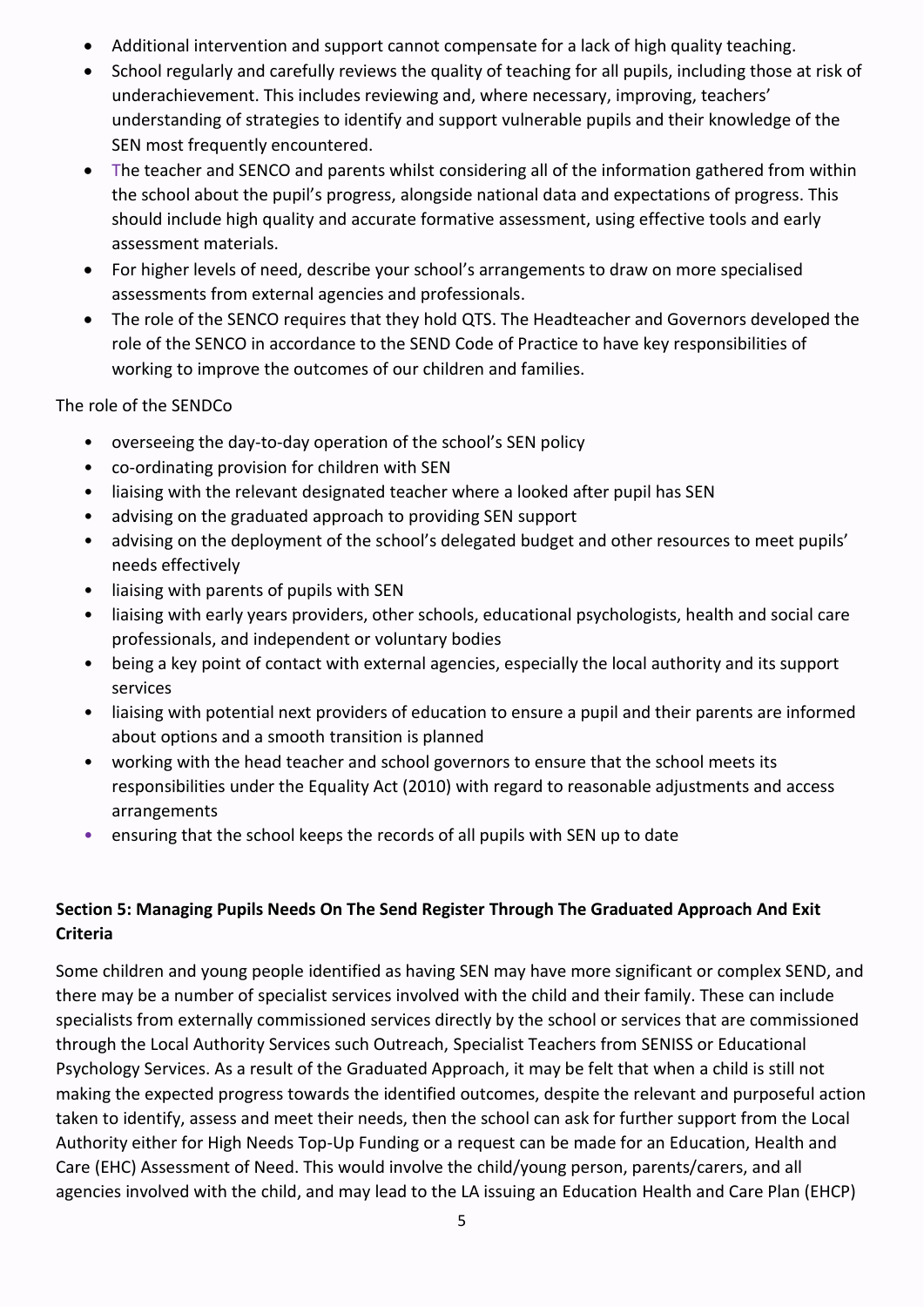which will bring together health and social care needs, as well as their special educational needs and provision. Children and young people with an EHCP continue to be the responsibility of the teacher and may access some further intervention or support within school (refer to provision map). Their progress will be monitored by the school and also through an Annual Review, where the outcomes on the EHCP will be considered.

All the children and young people are monitored regularly both as part of the whole school monitoring process, but also in terms of their additional support. Decisions about whether a child should remain on the SEN Register are made in partnership with the parent/carer at the end of each monitoring cycle.

- Twice a year a meeting will take place between the SENDCo and Deputy SENDCo will review with using a range of data and decide on whether or not progress has been made in relation to the child's IEP. New targets will be set and reviewed at the next point for progress. Parents will receive a copy of the review and will be asked to contribute to the review as will the child.
- Decisions on removal from the SEND register will be discussed at these meetings as will next targets and provisions allocated using Provision Maps.

## **Section 6: Supporting Pupils and Families Throughout the Graduated Approach to SEND**

We aim to work in partnership with our parents and families and to ensure that they are fully informed about all matters relating to their child's SEN. Our SEN Information Report is published on our website and available as a printed copy at our Main Reception (https://www.kingsliverpool.com/local-offer-2/) and is updated regularly. We guide parents towards the LA Local Offer

<http://fsd.liverpool.gov.uk/kb5/liverpool/fsd/localoffer.page?familychannel=10>for information about wider services which can be found across Liverpool and the wider Merseyside Area. In addition to information about the personalised support we offer your child, we also provide information about:

- Our Admissions Policy (https://www.greatschoolstrust.org/wpcontent/uploads/2019/12/Admission-Arrangements-19-20-GST.pdf)
- Our links with other agencies
- Our arrangements for examination and assessment access (This testing is completed by the SENDCo)
- An extensive programme is implemented for transition for children between Key Stage 2 and 3.
- King's leadership Academy Liverpool works closely with primary schools to ensure that all information regarding students with special educational needs is received to ensure consistency and continuity of support
- Where appropriate children with complex needs will have a transition arrangement that is planned with primary school, parents, student and King's Leadership Academy Liverpool.
- Where appropriate the student will meet their Key Stage 3 keyworker in the familiar surroundings of primary school to eliminate any anxieties.
- Throughout Year 6 students will have numerous visits and taster days at the school to enable them to be familiar with a new environment and gain confidence to transfer to Key Stage 3.
- Many students with special educational may be gifted and talented in other areas. These talents are identified and students are actively encouraged to develop their existing skills.
- During transition to further education or training the decision of parents and students are valued and supported. The King's Leadership Academy Liverpool's Admission Arrangements are available.
- The SENCo and the Learning Support team will work closely with parents, students, careers advisors, colleges and training providers to ensure all relevant information is shared for continuity of support and to ensure the students receive the best possible start into adulthood.
- Careers advice is offered throughout Key Stage 4 and students are encouraged to visit future establishments/placements to gain a clear understanding of their options.
- All students will undertake assessments that will evaluated to receive access arrangements for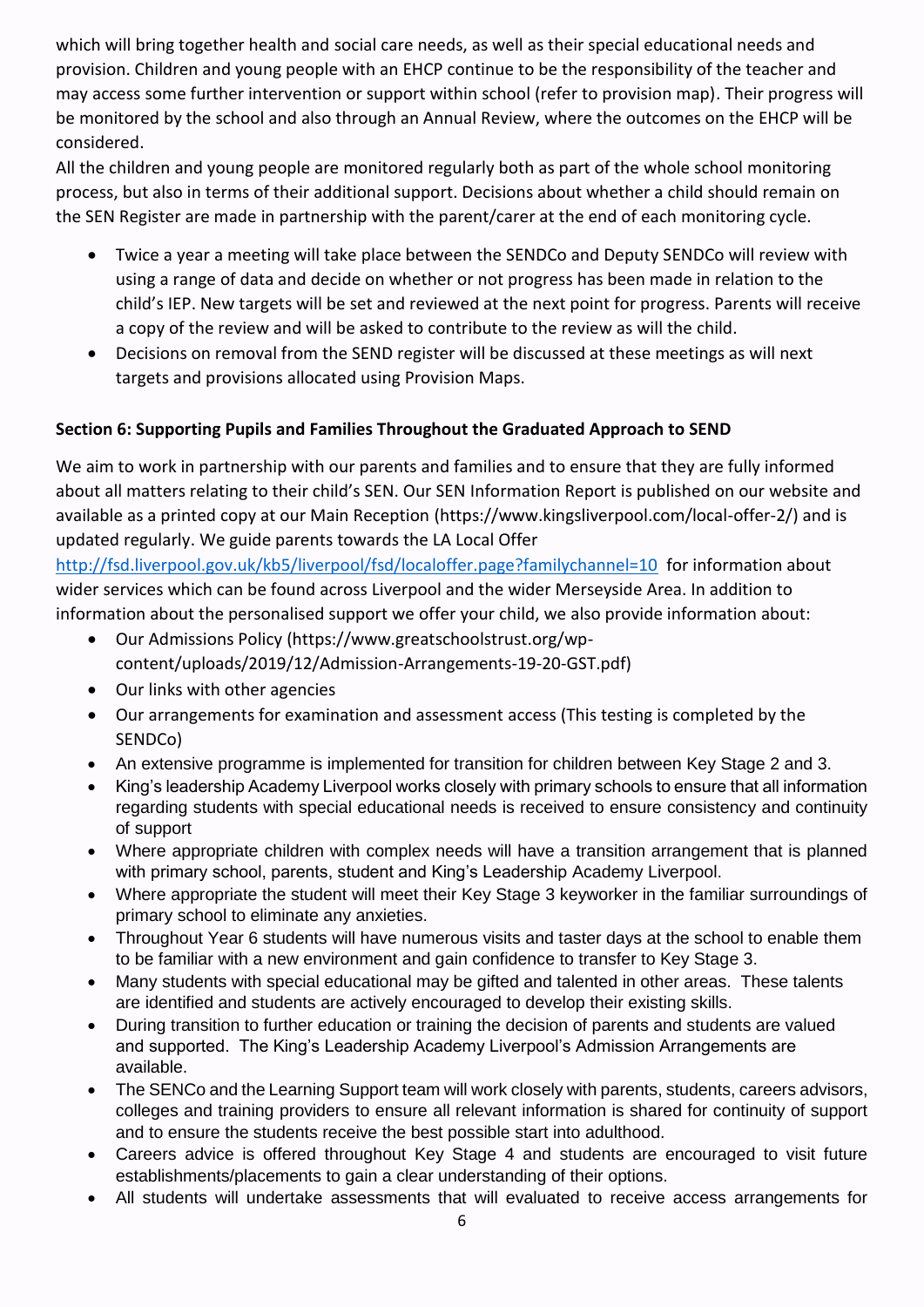examinations, where appropriate. \*Access Arrangements allow candidates/learners with special educational needs, disabilities or temporary injuries to access the assessment without changing the demands of the assessment. For example, readers, scribes and Braille question papers. In this way awarding bodies will comply with the duty of the Equality Act 2010 to make 'reasonable adjustments'. <http://www.jcq.org.uk/> .

- Individual and group support at unsupervised times is available for students that require additional support. During break time and lunchtime there are many supervised clubs for students to attend. The vast majority of curriculum areas have extra-curricular activities on offer and there is an extensive range of opportunities outside of normal curriculum hours such as competitive team clubs, educational visits and residential trips.
- •
- The Learning Support Faculty has clubs available before, during and after school for students to attend. These clubs will offer support for homework, social skills and revision and teambuilding activities.
- If any student requires support to attend extra-curricular activities this will be available. We readily encourage students with special educational needs to participate in extra-curricular clubs.
- Teachers, Keyworkers and support staff are on duty at break and at lunchtime to provide support for students to encourage interaction with peers within the school environment, while encouraging independence.

All students receive high-quality personalised teaching. Teaching is carefully planned, taking into account prior learning. Lesson structures have clear objectives that are shared with the students and revisited throughout the lesson. Teachers use lively, interactive teaching methods and make maximum use of different learning styles. Inclusive Quality First Teaching focuses on a student-centred approach and aims to create a purposeful and enjoyable learning experience. Personalisation is paramount.

#### During the review

Parents views are captured and put directly on the review document if requested. Pupils views are recorded when new IEP's are produced or reviewed.

#### **Section 7: Supporting Our Children/Young People with Medical Needs**

At Kings Leadership Academy Liverpool, we recognise that children and young people at school with medical conditions should be supported effectively so that they have full access to education, including school trips and Physical Education. Some children and young people with medical conditions may have a disability and where this is the case the school will comply with its duties under the Equality Act 2010. Some may also have SEN and may have an Education Health and Care Plan (EHCP). If so, the SEND Code of Practice (January 2015) is followed. Please see our 'Supporting Medical Conditions in School' Policy that can be found on our website. [https://www.greatschoolstrust.org/wp-content/uploads/2019/12/Medical-](https://www.greatschoolstrust.org/wp-content/uploads/2019/12/Medical-Care-Policy-GST.pdf)[Care-Policy-GST.pdf](https://www.greatschoolstrust.org/wp-content/uploads/2019/12/Medical-Care-Policy-GST.pdf)

#### **Section 8: Monitoring and Evaluation of SEND**

The provision of SEND is carefully monitored and evaluated by using timetabled events that assess the quality of provision and measured outcomes we offer all pupils. We do this by carrying out audits of the numbers and type of interventions undertaken and their impact on pupil progress, analysing outcomes of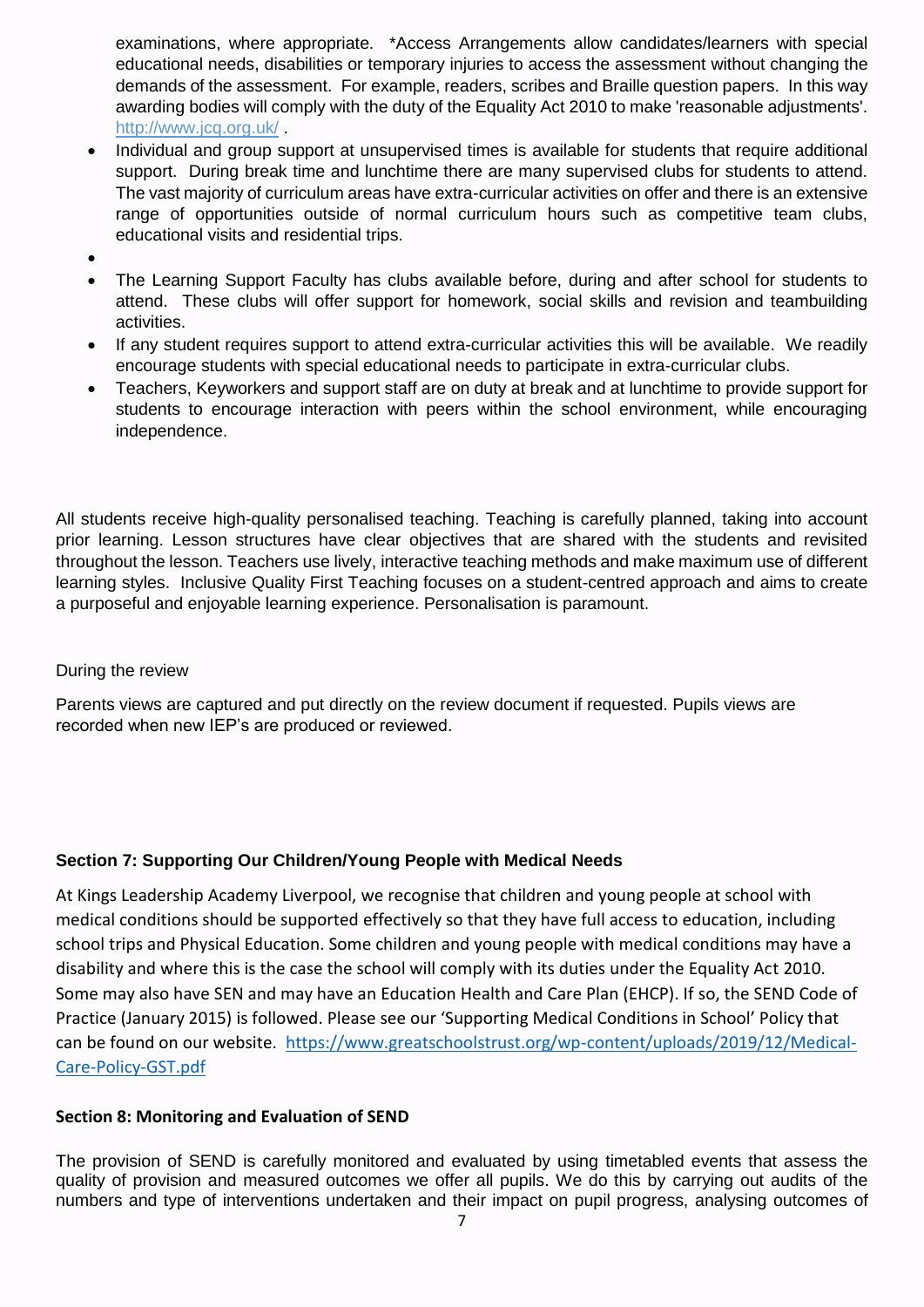pupils with SEND and comparing these to non-SEND pupils and taking account of parent, pupil and staff views.

To ensure that all pupils reach their full potential we place them in sets across the curriculum according to need and ability and lessons are appropriately scaffolded. These sets are reviewed regularly and pupils may be moved during KS3 as appropriate. This is supported by regular continual professional development for staff.

The quality assurance of teaching and learning is embedded in the school review schedule. Work is regularly scrutinised by heads of department and the senior leadership team. Data is analysed through the learning cycle review by the senior leadership team and additional support is then put in place when necessary.

We aim to ensure that the pace and challenge in all lessons supports every pupil to achieve good outcomes and realise their true potential. Teaching assistants and Assistant Progress Leaders may also support learning in lessons.

The SENDCo provides relevant and timely feedback to the SEND Governor. Monitoring of pupils will take place after each learning cycle.

#### **Section 9: Resources and Training**

#### **a) Funding for SEND in Mainstream**

All schools receive an amount of money to support children and young people with special educational needs. This is provided as part of the schools' block formula allocation. It is the responsibility of each school have a 'notional SEN budget' which caters sufficiently for the special educational needs of the children and young people within their school. This is often managed by the Head Teacher with advice for its deployment from the SENCO.

The Education Funding Agency describes the funding available within schools for SEN pupils as being made up from 3 elements:



The money in the schools' block funding identified for Element 2 is based on a formula which is agreed between the schools and the Local Authority, different Local Authorities have their own methodology and operational guidance which our school is aware of. Schools receive an annual school block allocation made up of a number of elements in order to enable them to support special educational needs within the school and specifically to fund the first £6,000 of a pupil's SEN support. Additional resources for individual statements and EHC plans. Element 2 funding is used in school to provide pupils with specific interventions such as a HLTA for pupils who requires multisensory teaching, purchasing of programs such as IDL, Lexia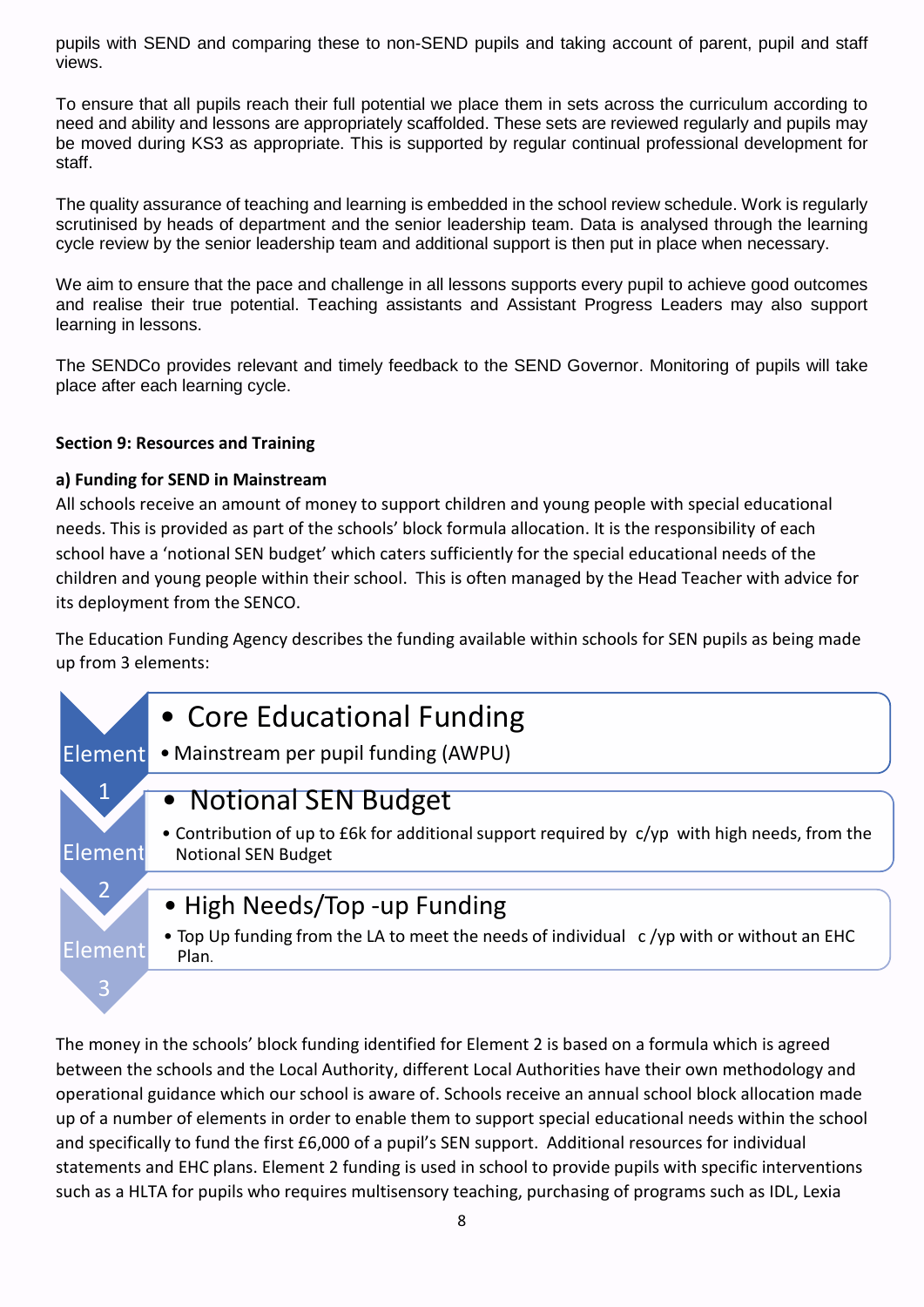and read, Write Gold. Element 3 can be allocated through top-up funding from the High Needs block budget. The level of top up funding for each pupil is allocated within 5 bands i.e. 1, 2, 3, 4 or 5 depending on the type and level of need of each pupil and the provision that is made available. High Needs pupils with or without statements or EHC plans are therefore supported by a combination of school block funding (Element 2) and high needs top-up funding (Element 3). Top up funding is applied for children who require more specialist provision or equipment such as an allocated teaching assistant.

#### **Workforce Development and CPD**

All new staff have an Induction Programme in place. For permanent and long-term temporary staff, (including Initial Teacher Trainees) this includes a session with the SENCO that is designed to explain the systems and structures in place to support the needs of individual children and young people. The training needs of all staff are identified, a programme of professional development is in place, and all staff are required to access this. The school's SENCO regularly attends the School Improvement Liverpool's SEND Briefing in order to keep up to date with local and national issues in SEND as well as attending LA Local Area Consortia Meetings to access support and share good practice with other SENCOs and Schools. The headteacher is part of the SEND Steering group. The SENCO attends training with the British Dyslexia Association.

#### **Section 10: Roles and Responsibilities**

As previously stated within the SEND Policy we promote the responsibility of our teachers and the use of High Quality Teaching to support children and recognise how the SENCO will coordinate and monitor the quality of the support and progress children make. There are other key colleagues that have a significant impact on the progress and development of our children and young people at Kings Leadership Academy Liverpool these include;

- The SEN Governor is Robina Crowe she meets with the SENCO annually.
- The school employs 8 of support staff. They carry out a range of roles across the school to support children with top up funding and are line managed by R McCarthy. They work closely with the class/subject teachers who oversee their work and plan with them.
- The Designated Teacher for Safeguarding is R McCarthy
- The member of staff responsible for Looked After Children is R McCarthy
- The staff responsible for managing the school's responsibility for meeting the medical needs of pupils/students is Cassy Morgan

#### **Section 11: Storing and Managing Information**

Information on pupils is stored via secure systems. School uses Bromcom, CPOMS and Provision Mapping to store information on pupils with SEND. Information is archived when pupils leave the school.

#### **Section 12: Reviewing the Policy**

We will review this Policy within our school policy review cycle. This may be brought forward at any time to reflect any Local or National recommendations or changes to policy and guidance. We involve our stakeholders in policy development and make sure the SEND Policy reflects our current working,

#### **Section 13: Accessibility**

We have an Accessibility Plan that addresses the improvement of access to:

- The curriculum
- The physical environment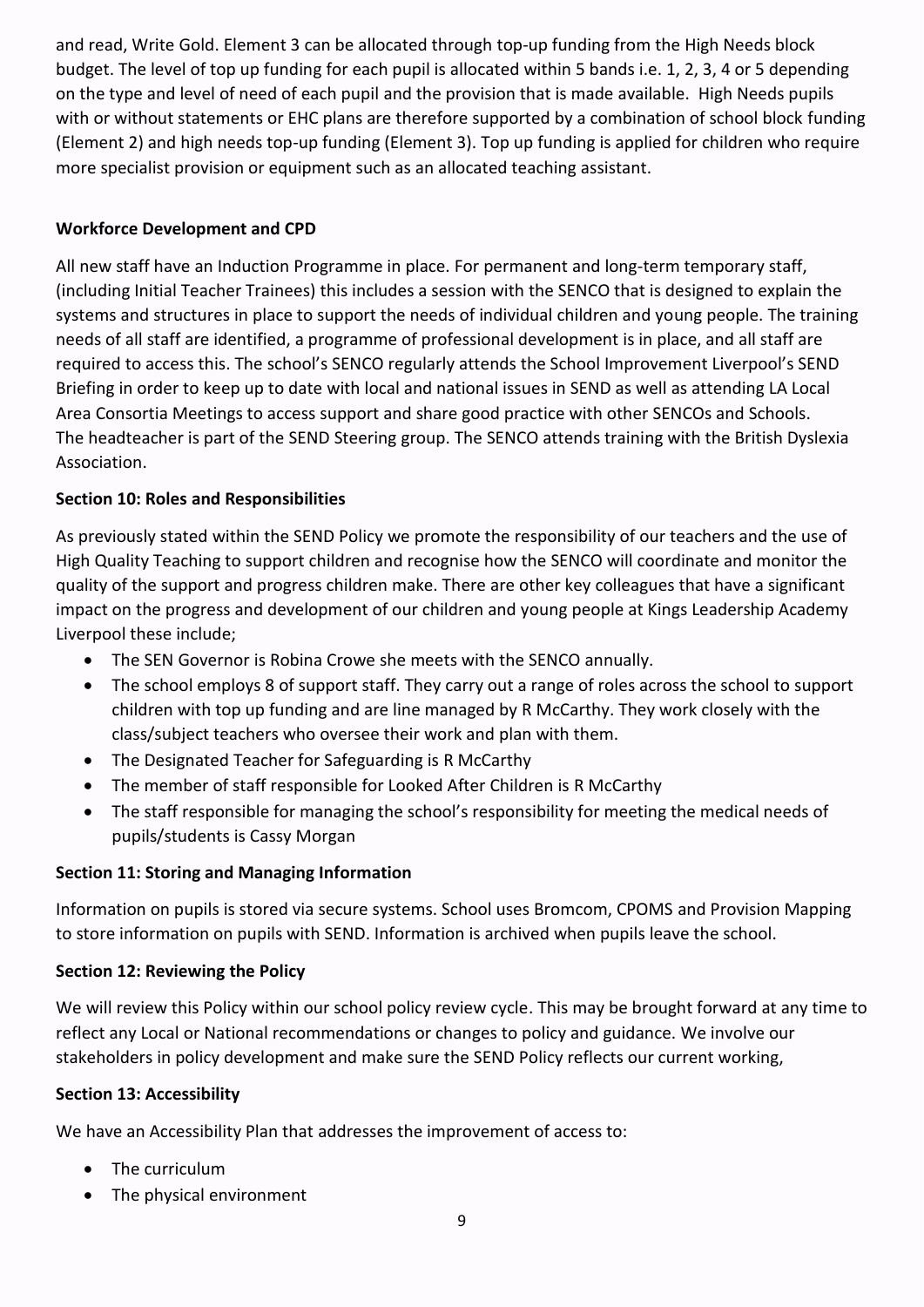• The provision of information sharing and communication

This plan is reviewed annually, barriers are identified, and plans put in place to remove them.

The plan can be accessed via the school website.

### **Section 14: Other Policies Relating To SEND**

- The Equality Policy
- The Accessibility Plan
- Admissions Policy
- SEN information on the school website (SEN Information Report)
- Statutory Guidance on Supporting Pupils at School with Medical Conditions (April 2014)
- Safeguarding Policy
- Supporting Medical Needs Policy

## **Section 15: Emergency Planning (e.g. Covid-19 Response)**

In response to covid 19 school have ensured that all pupils have a chrome book device and provided internet access to pupils who do not have it. This is to ensure that pupils can access the remote learning during periods of lockdown.

School have provided online, live lessons that mirror the pupils current timetable. All pupils will be required to access 25 online lessons per week.

Contact with pupils who have EHCP and SEN Support will be contacted by APL's weekly to ensure support and advice is given regularly, to avoid gaps in teaching.

Additional support lessons in relation to literacy have been put in place for pupils to access on a 1-1 basis. Teaching assistants have also provided support in the school building for pupils who have EHCP and SEN Support when identified as vulnerable.

Online counselling sessions and mindfulness sessions have continued to take place for SEND pupils. This has been delivered by YPAS, KABS and Mrs Clarke.

Google classroom stores all lessons, so if a pupil is absent they can still have access to the work missed.

## **Section 16: Dealing with Complaints**

Should a parent or carer wish to query the provision their child is receiving at the college, in the first instance they are encouraged to raise their concern with the relevant member of staff. Most concerns can be dealt with by the SENCO or his line manager, however, should any issues not be resolved parents/carers may refer to the Academy's Complaints Procedure which is available on the website or via application to the main office.

#### **Compliance**

This policy complies with the statutory requirements in the SEND Code of Practice 0 - 25 (January 2015) and should be read in conjunction with the following guidance, information and policies that:

- Special Educational Needs and Disability Regulations 2014
- Children and Families Act 2014
- Special Educational Needs and Disability Code of Practice 0-25 years (January 2015)
- Statutory Guidance on Supporting Pupils with Medical Conditions 2014
- Teachers' Standards 2012